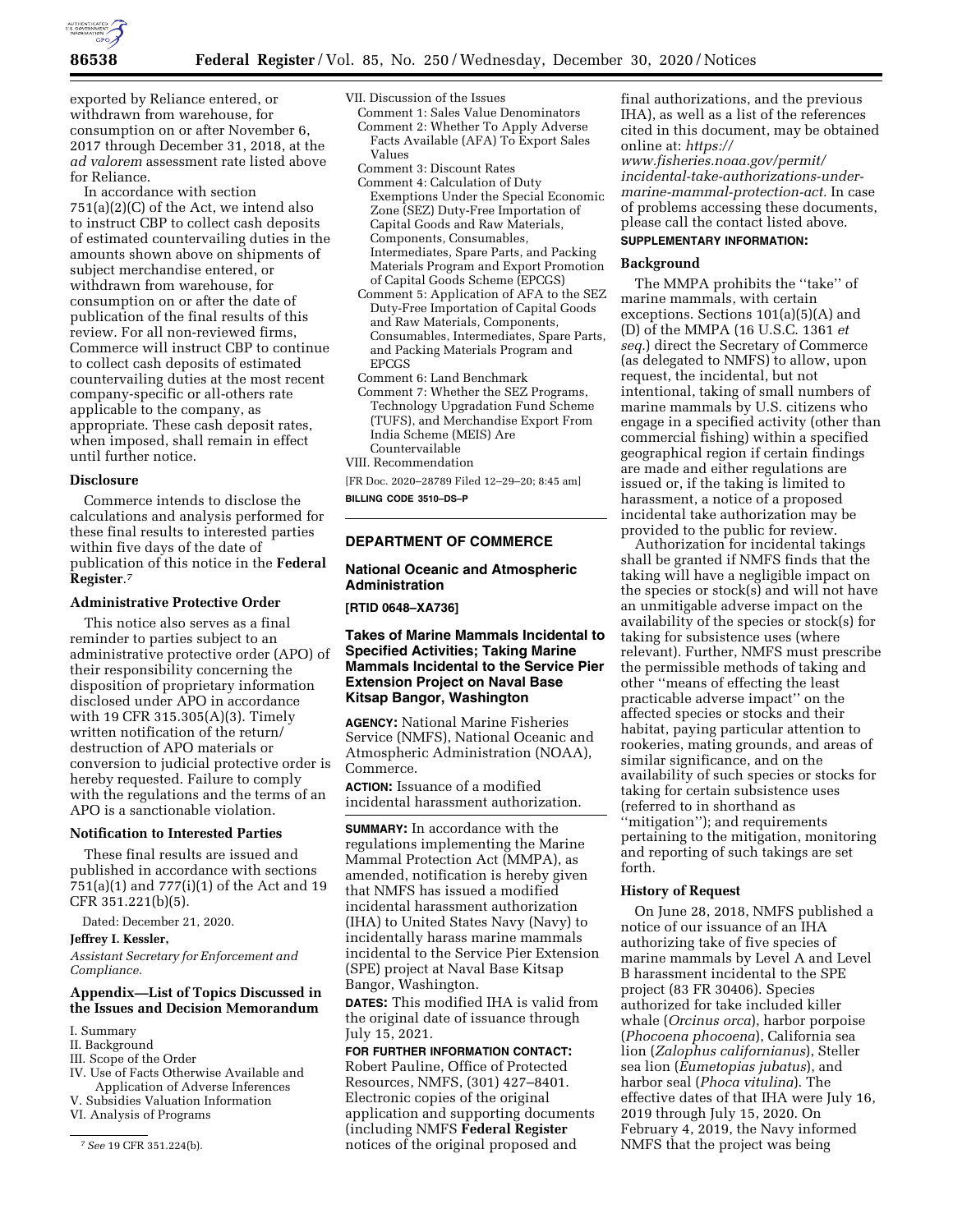delayed by one full year. None of the work identified in the initial IHA had occurred and no marine mammals had been taken during the effective dates of the initial IHA (July 16, 2018 through July 1, 2019). Therefore, the Navy submitted a formal request for reissuance of the initial IHA with new effective dates of July 16, 2020 through July 15, 2021. NMFS re-issued this IHA on July 3, 2019 (84 FR 31844). The IHA covered construction work identical to what was analyzed and authorized through the initial IHA.

On October 14, 2020, NMFS received a request from the Navy for a modification to the current IHA due to an elevated harbor seal take rate. The Navy felt that without an increase in authorized take of harbor seal they would be forced to repeatedly shut down whenever animals entered into specified Level A harassment zones. This would likely prolong the duration of in-water construction activities and add increased costs to the project.

Therefore, the Navy requested a modification of the IHA to increase authorized take of harbor seal by Level A harassment. NMFS published the notice of the proposed IHA modification in the **Federal Register** on November 24, 2020 (85 FR 74989). The mitigation, monitoring, and reporting measures remain the same as prescribed in the initial IHA with minor revisions to mitigation requirements. No additional take is authorized for species other than harbor seal. Moreover, the IHA would still expire on July 15, 2021.

## **Description of the Specified Activity and Anticipated Impacts**

The modified IHA would include the same construction activities (*i.e.,* impact pile driving, vibratory pile driving, vibratory pile removal) in the same locations that were described in the initial IHA, The monitoring and reporting measures remain the same as prescribed in the initial IHA, while minor revisions to the required mitigation measures have been authorized. NMFS refers the reader to the documents related to the initial IHA issued on June 28, 2018 (83 FR 30406), for more detailed description of the project activities. Other relevant documents include the notice of proposed IHA and request for comments (83 FR 10689; March 12, 2018), notice of reissued IHA (84 FR 31844, July 3, 2019), and notice of proposed IHA modification (85 FR 74989; November 24, 2020).

## *Detailed Description of the Action*

A detailed description of the construction activities is found in these

previous documents. The location, timing, and nature of the activities, including the types of piles and methods of installation and removal are identical to those described in the previous notices.

#### **Public Comments**

A notice of proposed IHA modification was published in the **Federal Register** on November 24, 2020 (85 FR 74989). During the 15-day public comment period, NMFS received comments from the Marine Mammal Commission (Commission). NMFS has posted the comments online at: *[https://](https://www.fisheries.noaa.gov/permit/incidental-take-authorizations-under-marine-mammal-protection-act) [www.fisheries.noaa.gov/permit/](https://www.fisheries.noaa.gov/permit/incidental-take-authorizations-under-marine-mammal-protection-act)  [incidental-take-authorizations-under](https://www.fisheries.noaa.gov/permit/incidental-take-authorizations-under-marine-mammal-protection-act)[marine-mammal-protection-act.](https://www.fisheries.noaa.gov/permit/incidental-take-authorizations-under-marine-mammal-protection-act)* A summary of the comments as well as NMFS' responses are below.

*Comment 1:* The Commission recommended that NMFS reduce all shut-down zones for phocids during vibratory and impact pile driving and removal to at least 25 m or even 10 m.

*Response:* NMFS does not concur with the Commission's recommendation of decreasing shutdown zones beyond what NMFS had proposed in the **Federal Register** notice of a modified IHA. While multiple shutdowns are problematic due to habituated seals entering shutdown zones, the Navy is equally concerned about the possibility of exceeding authorized take of seals. Additional measures authorized under this IHA will decrease shutdowns to a level that is practicable for the Navy while also increasing authorized take to avoid exceeding authorized limits. When any of the three most-habituated seals enters into Level A harassment zones during either impact or vibratory driving, they will be recorded as Level A harassment takes. However, pile driving operations will be allowed to continue since the three habituated seals are responsible for most of the work stoppages and recorded takes during both impact and vibratory driving. These seals can be individually identified and monitored in order to avoid repeated takes of a single animal. Additionally, a smaller phocid Level A harassment and shutdown zone will be established and monitored based on *in situ* sound source verification (SSV) testing for impact driving. The SSV testing showed a Level A harassment isopleth of 92 m compared to a 217 m isopleth authorized in the existing IHA, resulting in lower takes of seals.

NMFS notes that the reduction in shutdown zones recommended by the Commission would not have any effect on take of harbor seals by Level A harassment. The Level A harassment zones (92 m for impact driving and 30

m for vibratory with the exception of habituated seals) would remain unchanged and takes would occur in those zones even if smaller shutdown zones were established and monitored. There could be some decrease in the number of shutdowns, but since most shutdowns are caused by the three most-habituated seals, who are exempted from the shutdowns at 92 m and 30 m under the modified IHA, any reduction would likely be minor. Furthermore, establishment and monitoring of the larger shutdown zones proposed by NMFS will limit exposure to sound levels that could result in permanent threshold shift (PTS) for seals other than the three highlyhabituated animals.

*Comment 2:* The Commission recommended that NMFS increase the number of Level A harassment takes from 445 to 509 to account for the incidental taking of all harbor seals known to occur in the project area on the 48 remaining in-water work days.

*Response:* The Commission's recommendation is based on data that was collected near the time when the notice of proposed IHA was published (85 FR 74989; November 24, 2020). When NMFS was drafting the notice of proposed IHA, the Navy had recorded 58 takes of harbor seal by Level A harassment. The most up-to-date information regarding take of harbor seals after submission of the notice of proposed IHA to the **Federal Register**  was provided by the Navy on November 21, 2020. The Navy reported that there had been 85 takes of harbor seal by Level A harassment up to that date with 48 days of in-water work remaining. NMFS agrees with the Commission's recommendation that eight harbor seal takes by Level A harassment should be authorized for each remaining day of inwater work resulting in 384 takes. This value has been added to the 125 takes by Level A harassment originally authorized resulting in a total of 509 Level A harassment takes. The total number of takes by both Level A harassment and Level B harassment has not changed (5,725) because the new Level A takes are assumed to occur to animals that would have previously been counted as taken by Level B harassment. Therefore, NMFS has reduced authorized Level B harassment take of harbor seal from 5,600 in the initial IHA to 5,216 in the modified IHA. The total numbers of incidental takes by Level A and Level B harassment as a percentage of population remains the same as shown in Table 2.

*Comment 3:* The Commission recommended that NMFS reassess the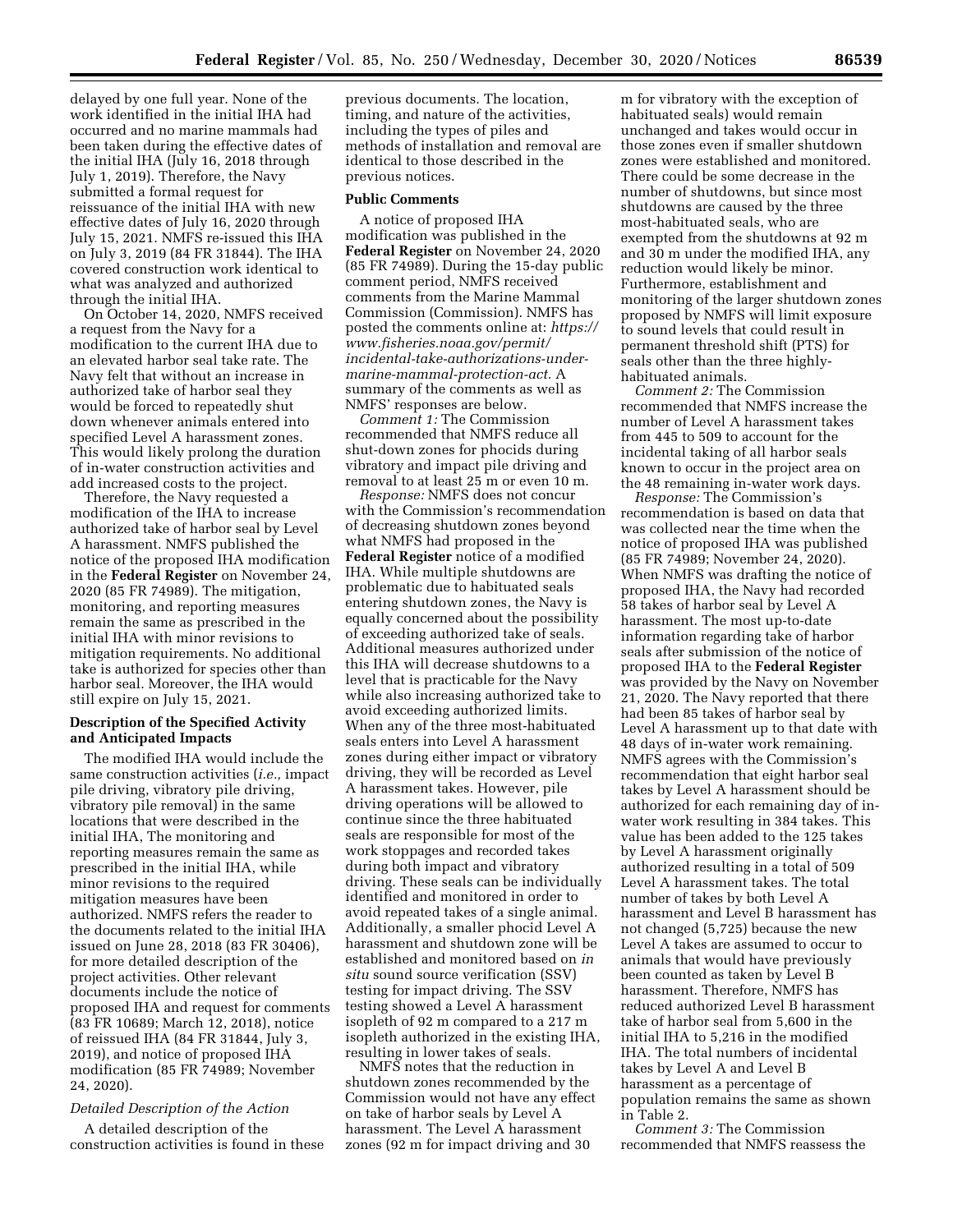number of Level A harassment takes authorized for harbor seals during the Navy's Transit Protection Program (TPP) Year 1 activities and whether to authorize Level A harassment takes for Year 2 activities. The Commission also recommended that NMFS modify the Navy's TPP authorizations to reduce all shut-down zones for phocids during vibratory and impact pile driving and removal and increase the number of Level A harassment takes to account for the eight harbor seals known to occur in the project area on each day of activities.

*Response:* NMFS will consider the Commission's input regarding existing and future IHA's pertaining to Naval Base Kitsap-Bangor.

# **Changes From Proposed IHA Modification**

NMFS has increased authorized take of harbor seals by Level A harassment from 445 in the proposed IHA to 509 in the modified IHA while take by Level B harassment has been reduced from 5,280 to 5,216. The rationale for this change is provided in the Estimated Take section.

## **Description of Marine Mammals**

A description of the marine mammals in the area of the activities is found in the notice of proposed IHA and request for comments (83 FR 10689; March 3, 2018); notice of initial IHA issued on June 28, 2018 (83 FR 30406); notice of reissued IHA (84 FR 31844, July 3, 2019); and notice of proposed IHA modification (85 FR 74989; November 24, 2020), which remain applicable to this modified IHA as well. In addition, NMFS has reviewed recent Stock Assessment Reports, information on relevant Unusual Mortality Events, and recent scientific literature, and determined that no new information affects our original analysis of impacts under the initial IHA.

## **Potential Effects of Specified Activities on Marine Mammals and Their Habitat**

A description of the potential effects of the specified activities on marine mammals and their habitat may be found in the documents supporting the initial IHA (83 FR 30406; June 28, 2018) which remains applicable to the issuance of this modified IHA. There is no new information on potential effects.

For harbor seals, observations indicate that eight identified individuals are often observed in relatively close proximity to the pile driving operations. Three of the eight animals occur more frequently, often on a daily basis. Given this, there is a higher likelihood than initially considered that these animals may incur PTS at a low-moderate level due to the repeated, longer-duration exposure to higher levels of sound.

#### **Estimated Take**

A detailed description of the methods and inputs used to estimate take for the specified activity are found in the notice of IHA for the initial authorization (83 FR 30406; June 28, 2018). The pile installation and removal equipment that may result in take, as well as the source levels, marine mammal stocks taken, marine mammal density data and the methods of take estimation applicable to this authorization remain unchanged from the previously issued IHA. The number of authorized takes is also identical with the exception of harbor seals.

The in-water work window (when ESA-listed salmonids are least likely to be present) runs from July 16, 2020 through January 15, 2021. Pile installation started September 4, 2020 with both vibratory and impact pile drivers being employed. After in-water work commenced, protected species observers (PSOs) began recording a specific group of harbor seals that consistently entered and remained in the Level A harassment zone. (Note that the term PSO has replaced marine mammal observer (MMO) in this notice as well as the draft modified IHA, although the functions and duties of

each are identical). This has resulted in excessive shutdowns. Due to these frequent shutdowns the pile installation project is behind schedule. PSOs have identified at least eight harbor seals that frequent the project area and have become habituated to the in-water construction work. These seals include four pups and four adults which have all been individually identified. Three of the pups are seen in the project area on almost a daily basis. The pups approach the work site repeatedly during the day and stay in the work area for up to 90 minutes. Two of the pups and all of the adults have had occasional behavioral reactions to pile driving activity. For example, PSOs have recorded seals occasionally exhibiting behaviors such as startled response and fast swimming away from the activity.

On October 14, 2020, NMFS received a request from the Navy for a modification to the current IHA due to an elevated harbor seal take rate. NMFS concurred that under the current take rate, the Navy would likely exceed authorized take prior to the effective end data of the IHA.

The Navy utilized NMFS' User Spreadsheet to calculate the Level A harassment isopleths associated with project activities which was developed as part of the NMFS Technical Guidance (2016) in recognition of the fact that ensonified area/volume could be more technically challenging to predict because of the duration component in the new thresholds. Inputs to the model for the initial IHA are shown in Table 1. This model calculated a 217-m Level A harassment isopleth for phocids (*i.e.,*  harbor seals) during impact driving of 36-in steel piles. The size of this PTS harassment zone for 36-steel pile impact driving is relatively large compared to PTS zones for both impact and vibratory driving of other pile types and sizes. The large zone size and habituation of a limited number of seals has contributed to a greater phocid take rate than was initially calculated.

# TABLE 1—INPUTS FOR DETERMINING DISTANCES TO CUMULATIVE PTS THRESHOLDS

[36″ Steel impact]

| Spreadsheet tab used | Impact pile driving   |                                              |  |
|----------------------|-----------------------|----------------------------------------------|--|
|                      | Initial IHA inputs    | Modified IHA                                 |  |
|                      | ation) <sup>1</sup> . | ation) $2$ .                                 |  |
|                      | 2016).                | Weighting override (Grebner et al.<br>2016). |  |
|                      |                       | 1,600.                                       |  |
|                      |                       |                                              |  |
|                      |                       | -25.                                         |  |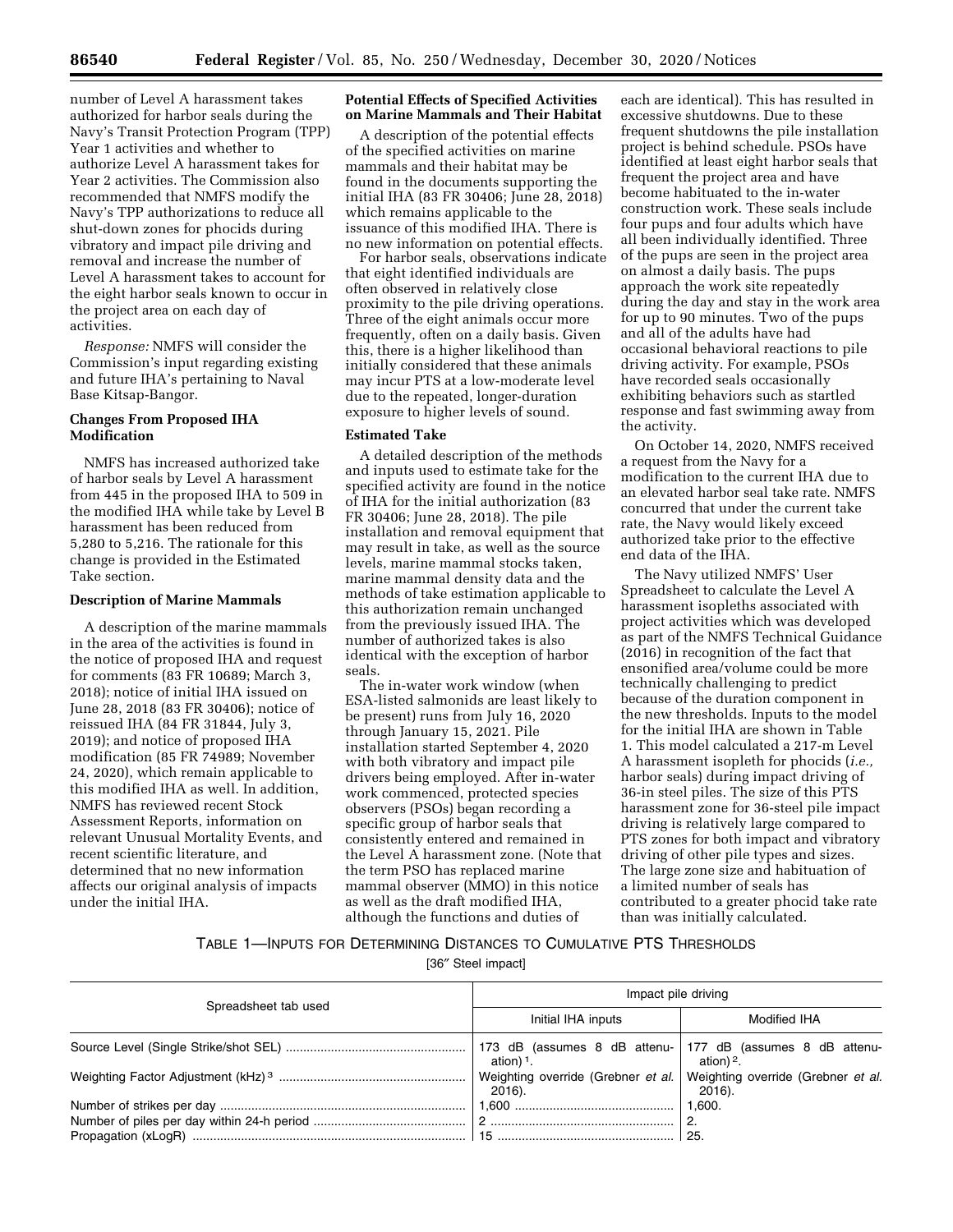TABLE 1—INPUTS FOR DETERMINING DISTANCES TO CUMULATIVE PTS THRESHOLDS—Continued

[36″ Steel impact]

| Spreadsheet tab used                          | Impact pile driving |              |  |
|-----------------------------------------------|---------------------|--------------|--|
|                                               | Initial IHA inputs  | Modified IHA |  |
| Distance of source level measurement (meters) |                     | 10.          |  |

<sup>1</sup> Navy 2015.<br><sup>2</sup> Wood *et al.* 2020.

<sup>2</sup> For impact driving, the transmission loss (TL) model described above incorporated frequency weighting adjustments by applying the auditory weighting function over the entire 1-second SEL spectral data sets. Additional information may be found in the **Federal Register** notice of issuance of a final IHA (83 FR 30420; June 28, 2018).

The Navy conducted SSV testing in September 2020 and compared the results to values generated by the NMFS User Spreadsheet in the initial IHA. Due to some of assumptions built into the model, the User Spreadsheet generates PTS isopleths that are potentially overestimates. Testing was conducted during impact driving of four 36-in steel piles both with and without bubble curtains and recorded values were inserted into the use spreadsheet. The acoustic data for each pile strike were frequency weighted for phocidae following NMFS guidance (2016) and then averaged. This resulted in an average phocid weighted single strike SEL of 177 dB re 1µPa2s at 10 m. Using the measured transmission loss of 25 (far field) and an assumption of 1,600 strikes per day, the resulting isopleth for phocids was 92 meters (Wood *et al.*  2020).

With NMFS' approval, the Navy retroactively utilized the revised Level A harassment isopleth of 92 m and recalculated the harbor seal take. Distances to each taken animal were recorded as part of the marine mammal monitoring plan. This reduced the total take count by 29, bringing the revised total from 87 to 58 takes. Approximately 33 percent of total takes occurred during impact driving outside the 92 m zone. The Navy reduced the shutdown zone size based on SSV data and retroactively recalculated take to allow for continuation of in-water construction while public comments were being solicited through this **Federal Register**  notice (85 FR 74989; November 24, 2020) and the modified IHA was being finalized.

While vibratory is the preferred method of installation, impact driving has been needed daily due at the project

site, largely due to sediment conditions. Additionally, there is a 30-m shut down zone (26-m injury zone) during vibratory driving. The PSOs reported that three habituated individuals frequently approach in close proximity to the piles within the 30-m shutdown zone during vibratory driving. Given these factors, the Navy concluded that would still be needed, even if the Level A harassment isopleth during impact driving is reduced from 217 m to 92 m.

PSOs report that up to eight animals frequent the project site and are believed to be habituated by varying degrees to in-water construction activities. Some of them regularly enter and remain within Level A harassment and shutdown zones. Three of these individuals already noted above appear daily in the Level A harassment zone, while the remainder of the group of eight are observed less frequently (every other or every third day). All eight seals have been observed in the previous Level A harassment zone (217 m) on some occasions, with an average of five to six seen on each day. The Navy requested that NMFS authorize an additional four takes by Level A harassment per day. This would allow for one take per day by Level A harassment for each of the three daily visitors (three takes per day), as well as one additional Level A harassment take per day that could be incurred by any of the other five individuals if one of them entered the shutdown zone each day prior to detection, or if a few of them entered every few days. Based on the information provided, NMFS proposed that average of four harbor seal takes per day by Level A harassment would occur.

Based on the Commission's recommendation, NMFS has authorized increased take of harbor seal by Level A harassment as a precautionary measure. For example, one or more of the five less-habituated seals could become more habituated and join the three most habituated animals on daily incursions into a Level A harassment zone. If this occurred the Navy would likely exceed the authorized take limit NMFS put forth in the modified IHA proposal.

Based upon pile installation rates achieved to date as reported by the Navy, all of the days remaining within the in-water work window (48) will be needed to complete this segment of the project before the current work window closes. As described above and based on the Commission's recommendation, NMFS has authorized increased harbor take to eight per day by Level A harassment for an additional 384 takes (8 takes/day \* 48 days) between now and January 15, 2021 when the in-water work window ends. The 384 takes are added to the initial 125 authorized takes for a total of 509 takes by Level A harassment. Most of these takes will occur to a smaller number of habituated individuals identified by the Navy.

The total numbers of incidental takes by Level A and Level B harassment, including proposed updated harbor seal Level A harassment and as a percentage of population, is shown in Table 2 below. The total number of takes (Level A and Level B harassment combined) has not changed because the new Level A takes are assumed to occur to animals that would have previously been counted as taken by Level B harassment. Therefore, NMFS has reduced authorized Level B harassment take of harbor seal from 5,600 in the initial IHA to 5,216.

TABLE 2—TOTAL NUMBERS OF AUTHORIZED TAKES BY LEVEL A AND LEVEL B HARASSMENT AND AS A PERCENTAGE OF POPULATION

| Species      | Authorized take |         | Percent    |
|--------------|-----------------|---------|------------|
|              | Level A         | Level B | population |
| Killer whale |                 | 48      | 19.7       |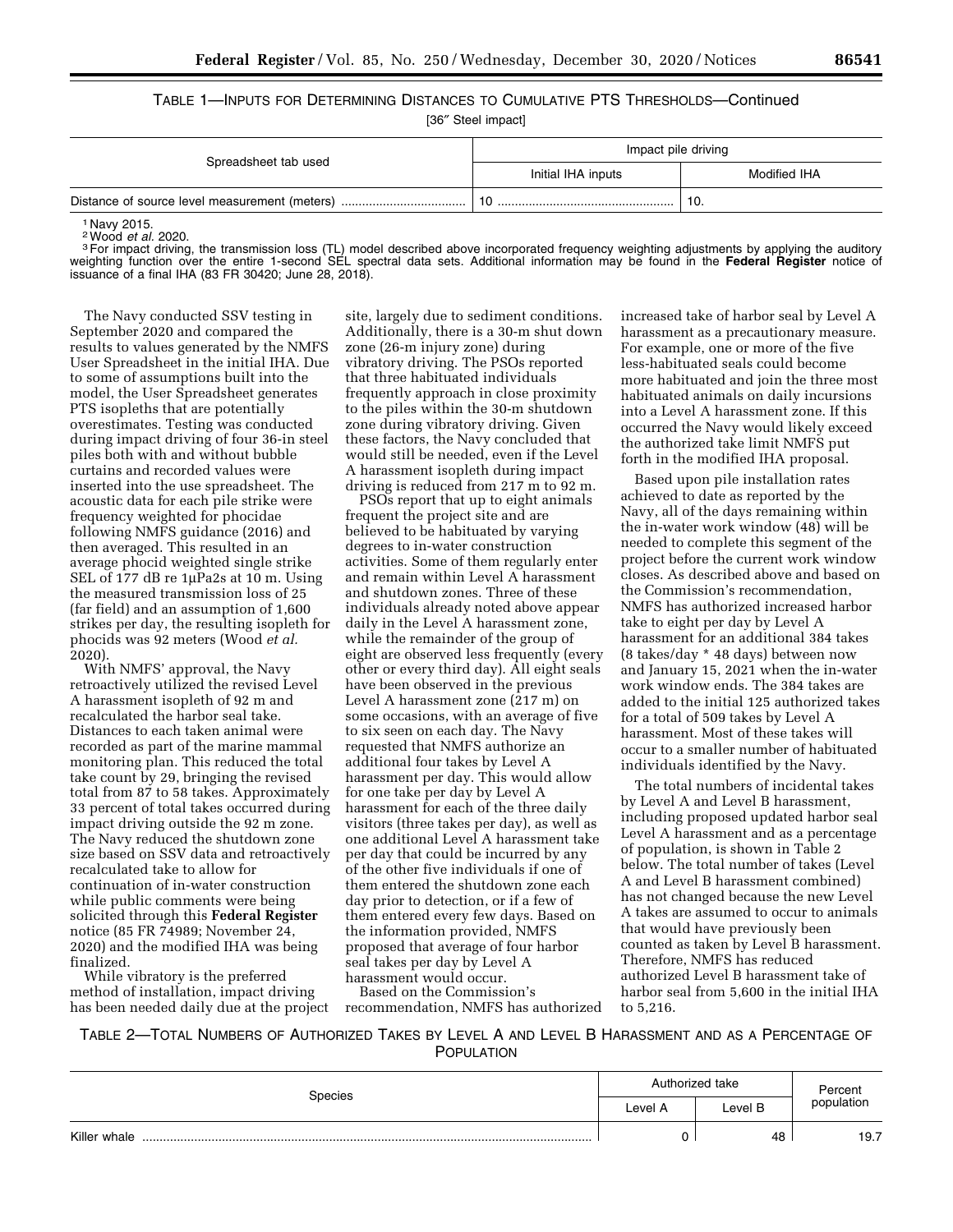TABLE 2—TOTAL NUMBERS OF AUTHORIZED TAKES BY LEVEL A AND LEVEL B HARASSMENT AND AS A PERCENTAGE OF POPULATION—Continued

| Species             | Authorized take |         | Percent    |  |
|---------------------|-----------------|---------|------------|--|
|                     | Level A         | Level B | population |  |
| Harbor porpoise     |                 | 2.728   | 24.3       |  |
|                     |                 | 503     | 1.2        |  |
| California sea lion |                 | 7,816   | 2.6        |  |
| Harbor seal         | 509             | 5.216   | n/a        |  |

Since the total number of combined takes by Level A and Level B harassment remains unchanged (5,725) from the number authorized in the existing IHA, the rationale supporting our small numbers determination for the Hood Canal stock of harbor seal is applicable here and remains valid.

# **Description of Mitigation, Monitoring and Reporting Measures**

With the exception of the revised shutdown provisions for harbor seals discussed below, the monitoring, and reporting measures described here are identical to those included in the **Federal Register** notice announcing the initial IHA (83 FR 30406; June 28, 2018).

*Use of Vibratory Installation*—The Navy will employ vibratory installation to the greatest extent possible when driving steel piles to minimize high sound pressure levels associated with impact pile driving. Impact driving of steel piles will only occur when required by geotechnical conditions or to proof load-bearing piles driven by vibratory methods.

*Timing Restrictions*—To minimize the number of fish exposed to underwater noise and other construction disturbance, in-water work will occur during the in-water work window previously described when ESA-listed salmonids are least likely to be present (USACE, 2015), July 16–January 15.

All in-water construction activities will occur during daylight hours (sunrise to sunset) except from July 16 to September 15, when impact pile driving will only occur starting 2 hours after sunrise and ending 2 hours before sunset, to protect foraging marbled murrelets during the nesting season (April 15–September 23).

*Use of Bubble Curtain*—A bubble curtain will be employed during impact installation or proofing of steel piles where water depths are greater than 0.67 m (2 ft). A noise attenuation device is not required during vibratory pile driving. If a bubble curtain or similar measure is used, it will distribute air bubbles around 100 percent of the piling perimeter for the full depth of the water column. Any other attenuation measure

must provide 100 percent coverage in the water column for the full depth of the pile. The lowest bubble ring shall be in contact with the mudline for the full circumference of the ring. The weights attached to the bottom ring shall ensure 100 percent mudline contact. No parts of the ring or other objects shall prevent full mudline contact.

A performance test of the bubble curtain shall be conducted prior to initial use for impact pile driving. The performance test shall confirm the calculated pressures and flow rates at each manifold ring. The contractor shall also train personnel in the proper balancing of air flow to the bubblers. The contractor shall submit an inspection/performance report to the Navy for approval within 72 hours following the performance test. Corrections to the noise attenuation device to meet the performance stands shall occur prior to use for impact driving.

*Soft-Start*—During impact driving the Navy is required to initiate sound from the hammer at reduced energy followed by a 30 second waiting period, then two subsequent reduced energy strike sets.

A soft-start procedure will be used for impact pile driving at the beginning of each day's in-water pile driving or any time impact pile driving has ceased for more than 30 minutes.

*Establishment of Shutdown Zones and Disturbance Zones*—For all impact and vibratory driving of piles, shutdown and disturbance zones will be established and monitored. All shutdown and disturbance zones remain the same as those included in the initial IHA, except for the shutdown zone for harbor seals during impact driving of steel piles for which the modifications are described below. The Navy will focus observations within 1,000 m for all species during these activities but will record all observations. During impact driving of concrete piles the Navy will focus on monitoring within 100 m but will record all observations. The Navy will monitor and record marine mammal observations within zones and extrapolate these values across the entirety of the Level B zone

as part of the final monitoring report. To the extent possible, the Navy will record and report on any marine mammal occurrences, including behavioral disturbances, beyond 1,000 m for steel pile installation and 100 m for concrete pile installation.

The shutdown zones are based on the distances from the source predicted for each threshold level. Although different functional hearing groups of cetaceans and pinnipeds were evaluated, the threshold levels used to develop the disturbance zones were selected to be conservative for cetaceans (and therefore at the lowest levels); as such, the disturbance zones for cetaceans were based on the high frequency threshold (harbor porpoise). The shutdown zones are based on the maximum calculated Level A harassment radius for pinnipeds and cetaceans during installation of 36-inch steel and concrete piles with impact techniques, as well as during vibratory pile installation and removal. These actions serve to protect marine mammals, allow for practical implementation of the Navy's marine mammal monitoring plan and reduce the risk of a take. The shutdown zone during any non-pile driving activity will always be a minimum of 10 m (33 ft) to prevent injury from physical interaction of marine mammals with construction equipment.

During impact pile driving of steel piles, the shutdown, Level A, and Level B zones as shown in Table 3 will be monitored out to the greatest extent possible with a focus on monitoring within 1,000 m for steel pile and 100 m for concrete pile installation.

The Navy's IHA allows for the modification of shutdown zones if hydroacoustic monitoring is conducted. The Navy conducted a SSV test since the initial IHA was issued and it indicates that the Level A harassment isopleth for harbor seals occurs at 92 m instead of 217 m. Therefore, at the Navy's request and with concurrence from NMFS, the shutdown zone has been reduced from 220 m to 95 m during impact driving of all steel piles (*i.e.*, both 36-in and 24-in steel piles).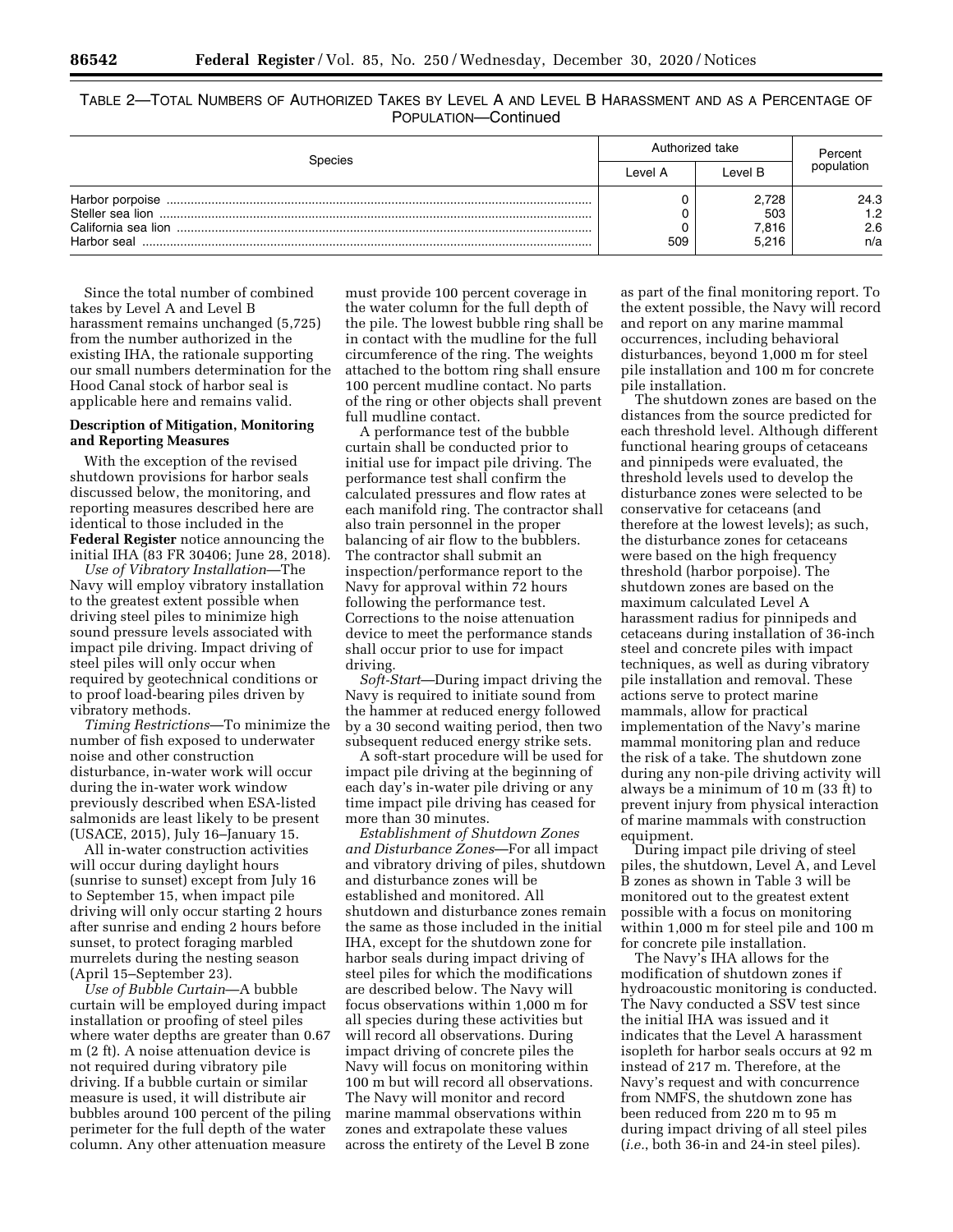This is the only change to Level A or Level B harassment zone authorized as part of this modified IHA.

TABLE 3—SHUTDOWN, LEVEL A, AND LEVEL B HARASSMENT ISOPLETHS DURING IMPACT DRIVING OF STEEL PILES

| Marine mammal group    | Level B isopleth                          | Level A isopleth | Shutdown zone   |
|------------------------|-------------------------------------------|------------------|-----------------|
|                        | (meters)                                  | (meters)         | (meters)        |
| Cetaceans<br>Sea Lions | 54 <sup>°</sup><br>541<br>54 <sup>2</sup> | 740<br>92        | 750<br>95<br>15 |

The shutdown, Level A, and Level B isopleths for all other impact driving remains unchanged from the notice of the issuance of the initial IHA (83 FR 30406; June 28, 2018).

The reduced size of the shutdown zone for harbor seals along with the increase in authorized take by Level A harassment should preclude the Navy from exceeding its authorized take limit for this species. However, even with a 95-m shutdown zone during impact driving and a 30-m shutdown zone during vibratory driving, it is highly likely that the Navy will continue to experience frequent work stoppages due to frequent visits by habituated harbor seals. This will result in continued schedule delays and cost overruns and may potentially require an extra year of in-water construction activities. Given this information, it is not practicable for the Navy to shut down or delay pile driving activities every time a harbor seal is observed in a shutdown zone.

Therefore, shutdowns will be initiated for harbor seals when observed approaching or entering the Level A harassment zones as described above, except when one or more of the three habituated harbor seals identified as daily visitors approaches or enters an established shutdown zone. In such cases, a single take by Level A harassment shall be recorded for each individual seal for the entire day and operations will be allowed to continue without interruption. The behavior of these three daily visitors will be monitored and recorded as well as the duration of time spent within the harassment zones. This information will be recorded individually for each of the three seals. If any other seals, including the five habituated seals identified as frequent visitors, approaches or enters into a Level A harassment zone, shutdown must occur.

The minimum shutdown zone during any pile driving activity will always be a minimum of 10 m. Shutdown is mandatory whenever an animal is within 10 m of pile driving location regardless of the exception noted above. In such instances, in-water pile driving operations may only continue after 15

minutes have passed or the animal is seen heading away from the 10-m shutdown zone.

The revisions in the mitigation, including the shutdown exception for habituated harbor seals, are necessary to allow for the practicable completion of the Navy's specified activities. Although the predicted Level A harassment take numbers are higher than initially projected because of the behavior of the eight habituated animals, the likelihood of take by Level A harassment is lower than initially expected because the Level A harassment zone is smaller than initially predicted based on the new SSV. NMFS has considered the new take numbers and revised mitigation measures for harbor seals and determined that they will effect the least practicable adverse impact on harbor seals and their habitat. Nothing has changed since the initial IHA for other species or stocks and our analysis and conclusions remain the same.

*Visual Monitoring*—Monitoring must be conducted by qualified protected PSOs with minimum qualifications described in the **Federal Register** notice of the issuance of the initial IHA (83 FR 30406; June 28, 2018). During pile driving, there will be three-five PSOs working depending on the location, site accessibility and line of sight for adequate coverage.

*Reporting*—PSOs must record specific information as described in the **Federal Register** notice of the issuance of the initial IHA (83 FR 30406; June 28, 2018). Within 90 days after completion of pile driving and removal activities, the Navy must provide NMFS with a monitoring report which includes summaries of recorded takes and estimates of the number of marine mammals that may have been harassed. If no comments are received from NMFS within 30 days, the draft final report will constitute the final report. If comments are received, a final report addressing NMFS comments must be submitted within 30 days after receipt of comments.

In the unanticipated event that: (1) The specified activity clearly causes the take of a marine mammal in a manner prohibited by the IHA (if issued), such

as an injury, serious injury or mortality; (2) an injured or dead animal is discovered and cause of death is known; or (3) an injured or dead animal is discovered and cause of death is not related to the authorized activities, the Navy will follow the protocols described in the Section 3 of Marine Mammal Monitoring Report (Appendix D of the application).

Based on our evaluation of the applicant's measures in consideration of the increased estimated take for harbor seals, as well as the modified shutdown provisions for harbor seals, NMFS has re-affirmed the determination that the required mitigation measures provide the means effecting the least practicable impact on harbor seals and their habitat.

#### **Determinations**

With the exception of the revised harbor seal shutdown provisions, the Navy's in-water construction activities as well as monitoring and reporting requirements are unchanged from those covered in the initial IHA. The effects of the activity, taking into consideration the added mitigation and related monitoring measures, remain unchanged, notwithstanding the increase to the authorized amount of harbor seal take by Level A harassment. The nature of the pile driving project precludes the likelihood of serious injury or mortality. While injury could occur in a small group of habituated animals (eight or fewer), it would likely be limited to PTS at lower frequencies where pile driving energy is concentrated, and unlikely to result in significant impacts to individual fitness, reproduction, or survival of these individuals.

With approximately 48 in-water construction days remaining, NMFS has authorized an increase in harbor seal take by Level A harassment to 509. Even in consideration of the increased numbers of take by Level A harassment, the impacts of these exposures, as noted above, may result in moderate injury to a limited number of harbor seals but are not expected to accrue to the degree that the fitness of any individuals is markedly impacted. Further, given the